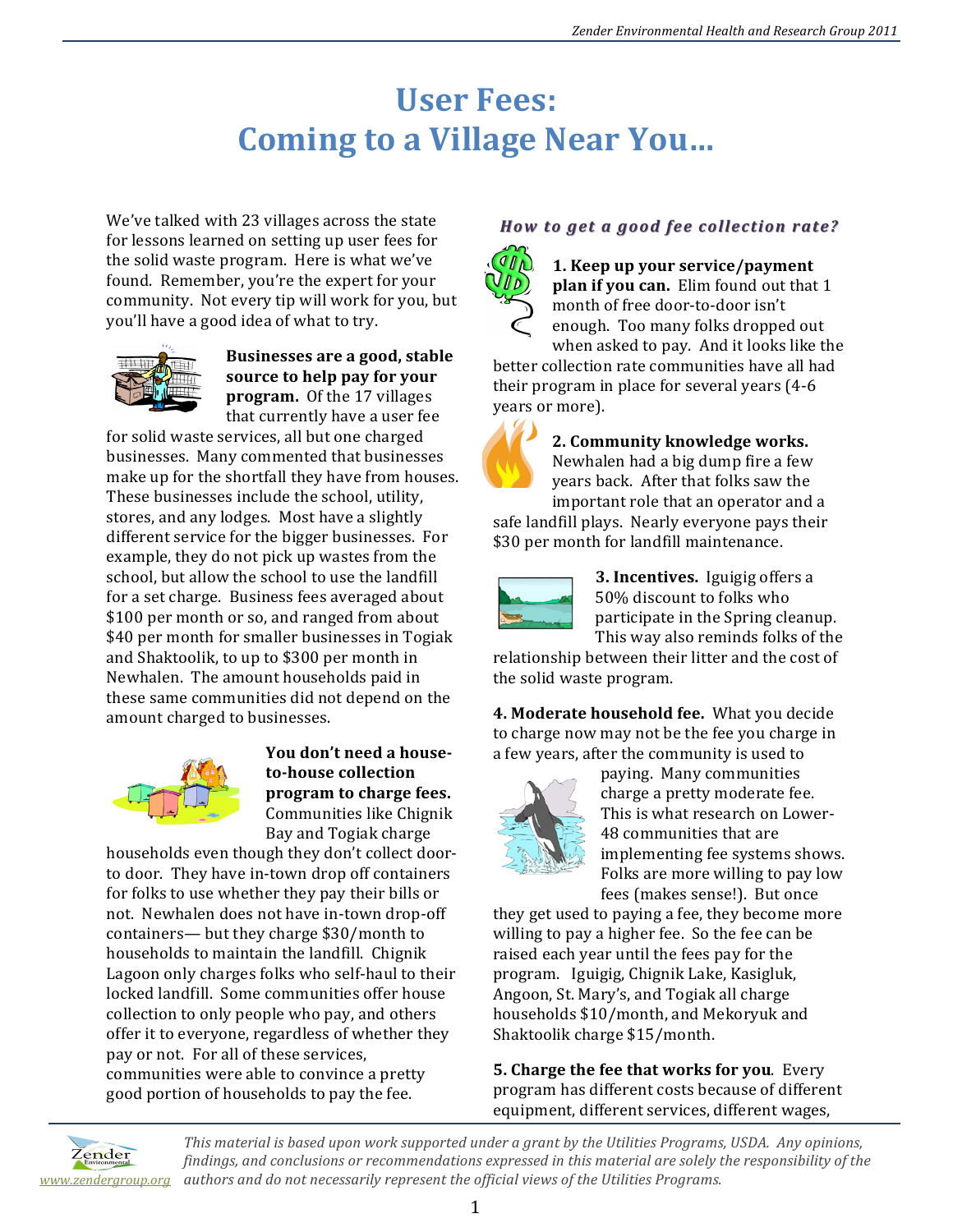different town-house-landfill distance (i.e. fuel), etc. And every program has a different community. So there can be a difference in ability to pay the fee (are there more lowincome or elders households?) and there can be a difference in "willingness to pay" (how important folks think solid waste is). Other monthly fees we found for established programs were Brevig Mission (\$20), Koyuk(\$25), Teller  $(\$30)$ , Chignik Bay  $(\$37)$ , and Nome  $(\$50)$ .



**6. Lock it up.** Chignik Lagoon and Iguigig have locked landfills. No one is allowed in except during open hours. Chignik charges folks \$10/truckload for self-haul. If you're able to control access, it can work. But you will need to make

sure, with enforcement, alternatives, or education, that folks don't start illegal dumping. Chignik Lagoon does give the option of using a drop-off container, so illegal dumping isn't a big problem.



**7. Pre-pay** If you can't afford to offer everyone a collection program, you can try a pre-pay system. Kasigluk and Shaktoolik have a pre-pay system at their tribal office. They are able to get

about one-third to one-half the households to participate. This amount can really help your landfill and it keeps those folks safe and away from the landfill risks.



**8. Disincentive** An incentive is something that rewards folks for doing something. A disincentive is something that discourages folks from *not* doing something. St Mary's, for

example, stops their collection service to folks who don't pay. Another example would be a fine for not paying, or a fine for discarding trash outside the authorized landfill section. You might think of an effective way to convince folks to pay in your community.

**9. Pay As You Throw.** Pay-as-you-throw programs, also called "variable rate", charge folks depending on how much waste they have. Either the size of container or the number of

containers (bags, cans, etc.) is charged. The advantage is that some folks feel these programs are more fair (and some don't). And it provides an incentive to folks to reduce their



trash through recycling and more attention to packaging. A Lower-48 study showed an average 17% reduction in trash when pay-asyou-throw programs were 

implemented. We found several communities that charge businesses for the number of dumpsters, or for the size of dumpsters or cans. These are pay-as-you-throw programs and they seem to work.

### *How Do You Bill Your Fees? How Do You Bill Your Fees?*

We found a variety of ways that folks billed for their program. Some communities, such as Togiak and Teller, send a separate solid waste bill. Several communities, such as Brevig



Mission and Chignik Bay, include their solid waste charges in their water and wastewater bill. You can include that as a separate line item (where folks see how much

they pay for solid waste), or a single fee. And some communities, such as Nome, include their solid waste fee in their electrical utility bill. The advantage of including the fees in a water or electric bill are that many folks haven't learned to place a priority on solid waste, but they have a high priority on plumbing and lights (and TV!). So they may be more willing to pay the bill.

#### Some other methods suggested by RUBA:

The folks at the State of Alaska Rural Utility Business Advisory (RUBA) Program help rural communities operate their utility programs



from a business/management perspective. While they mostly work with water and wastewater utilities, their lessons learned can translate to solid waste. Here are some

options they learned from villages for convincing folks to pay fees in your community. Some options work in one village, but not in another. Again, you are the expert on your community and will know if any of these might work in your village:



This material is based upon work supported under a grant by the Utilities Programs, USDA. Any opinions, *findings, and conclusions or recommendations expressed in this material are solely the responsibility of the authors and do not necessarily represent the official views of the Utilities Programs. www.zendergroup.org*